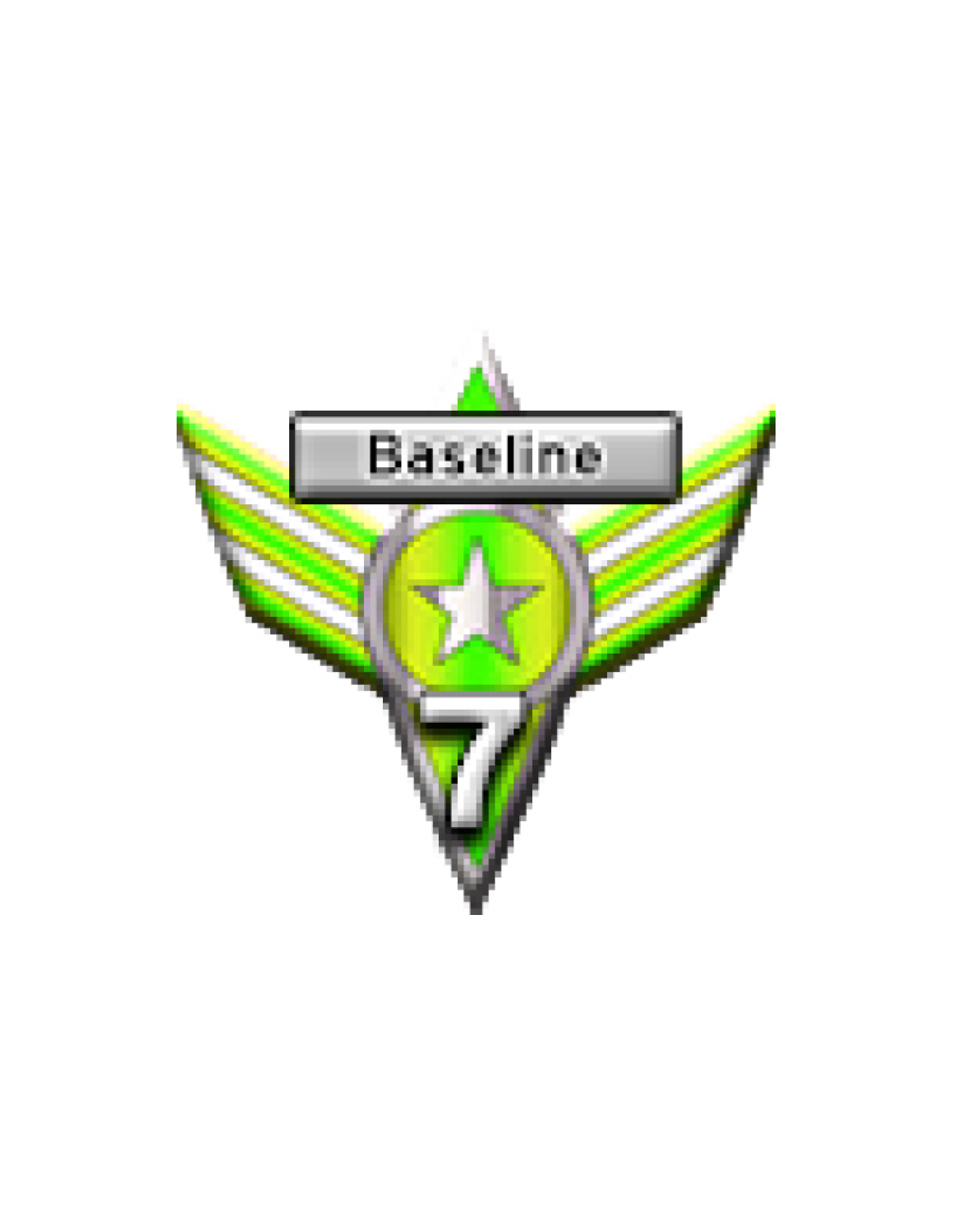| JIM<br>RAMESH<br><b>3RD TRAINING</b><br>CARLA<br>LUEDEMAN<br>PAID<br><b>2ND TRAINING</b><br><b>BARB</b><br><b>MYER</b><br><b>VOLUNTEER</b><br><b>2ND TRAINING</b><br><b>KATHERINE</b><br><b>OWEN</b><br><b>PAID</b><br><b>2ND TRAINING</b><br><b>JANICE</b><br><b>NORDHAUS</b><br><b>PAID</b><br><b>2ND TRAINING</b><br><b>KONSCHAKE</b><br><b>2ND TRAINING</b><br><b>JENNIFER</b><br>PAID<br>O'MALLEY<br><b>2ND TRAINING</b><br><b>CLELIA</b><br>PAID<br><b>WENDY</b><br><b>HOLMES</b><br><b>UNCLEAR</b><br><b>2ND TRAINING</b><br><b>VOLUNTEER</b><br><b>RHONDA</b><br><b>HUHTALA</b><br>LIZ<br><b>DANNER</b><br><b>PAID</b><br><b>2ND TRAINING</b><br><b>KAY</b><br><b>ENSLIN</b><br><b>2ND TRAINING</b><br>PAID<br><b>VANDE YACHT</b><br><b>2ND TRAINING</b><br><b>NANCY</b><br><b>UNCLEAR</b><br><b>KLIMEK</b><br><b>2ND TRAINING</b><br>SANDY<br>PAID<br><b>SHARON</b><br><b>BALDUCCI</b><br><b>PAID</b><br><b>3RD TRAINING</b><br><b>BOLIN</b><br><b>VOLUNTEER</b><br><b>3RD TRAINING</b><br><b>THOMAS</b><br><b>PAID</b><br><b>1ST TRAINING</b><br><b>SHARON</b><br><b>ERDMAN</b><br><b>3RD TRAINING</b><br><b>NANCY</b><br><b>SCHULTZ</b><br><b>UNCLEAR</b><br><b>3RD TRAINING</b><br><b>LEIF</b><br><b>PEDERSON</b><br><b>ALLI WELCH</b><br><b>3RD TRAINING</b><br><b>JOHN</b><br><b>RAUSCHER</b><br>PAID<br><b>WISKOW</b><br><b>UNCLEAR</b><br><b>3RD TRAINING</b><br><b>JEANNE</b><br><b>JENNIFER</b><br>DRASCH-GERARD<br><b>3RD TRAINING</b><br>PAID<br>MAC KENZIE BROEREN<br><b>VOLUNTEER</b><br><b>3RD TRAINING</b><br><b>ALISON</b><br>PETRI/SELK<br><b>2ND TRAINING</b><br><b>PAID</b><br><b>STOCKBRIDGE</b><br><b>VOLUNTEER</b><br>2ND TRAINING<br><b>ELISABETH</b><br><b>2ND TRAINING</b><br><b>CHARLES</b><br><b>DICKEY</b><br><b>PAID</b><br><b>KRIS</b><br><b>WILLIAMS</b><br><b>PAID</b><br><b>2ND TRAINING</b><br><b>NANCY</b><br><b>DAHLKE</b><br><b>PAID</b><br><b>CATHY</b><br>ALLEN-SCHNEIDER<br><b>PAID</b><br><b>3RD TRAINING</b><br><b>JAN</b><br><b>DENEYS</b><br><b>2ND TRAINING</b><br><b>PAID</b><br><b>SLAMP</b><br><b>3RD TRAINING</b><br>JUDITH<br>PAID<br>MACKENZIE DELZER<br><b>VOLUNTEER</b><br><b>3RD TRAINING</b><br><b>BARRY</b><br><b>HALGRIMSON</b><br><b>PAID</b><br><b>3RD TRAINING</b><br><b>GUTTING</b><br><b>2ND TRAINING</b><br><b>PHILIP</b><br>PAID<br><b>MATTICE</b><br><b>2ND TRAINING</b><br>MARGE<br><b>PAID</b><br><b>MARY</b><br><b>WATTS</b><br>UNCLEAR<br><b>2ND TRAINING</b><br><b>BILL</b><br><b>UNCLEAR</b><br><b>3RD TRAINING</b><br><b>ECK</b><br><b>REESE</b><br><b>2ND TRAINING</b><br>ECKENROD-SNYDER<br><b>PAID</b><br><b>ANN</b><br><b>BRAMSCHREIBER</b><br><b>PAID</b><br><b>2ND TRAINING</b><br><b>LISA</b><br><b>2ND TRAINING</b><br><b>KOENIG</b><br><b>VOLUNTEER</b><br><b>UNCLEAR</b><br><b>3RD TRAINING</b><br>LIZ<br><b>OLSON</b><br>STURZL-PRICE<br><b>3RD TRAINING</b><br><b>PATRICIA</b><br><b>PAID</b><br><b>SANDRA</b><br>REIMER<br><b>PAID</b><br><b>3RD TRAINING</b><br>MARY<br><b>POPKEY</b><br><b>PAID</b><br><b>3RD TRAINING</b><br><b>CONIFF</b><br><b>PAID</b><br><b>3RD TRAINING</b><br>BARBARA<br>CASSANDRA KREMER | <b>FIRST</b> | <b>LAST</b> | <b>VOLUNTEER/PAID</b> | <b>COMPLETED</b>    |  |
|------------------------------------------------------------------------------------------------------------------------------------------------------------------------------------------------------------------------------------------------------------------------------------------------------------------------------------------------------------------------------------------------------------------------------------------------------------------------------------------------------------------------------------------------------------------------------------------------------------------------------------------------------------------------------------------------------------------------------------------------------------------------------------------------------------------------------------------------------------------------------------------------------------------------------------------------------------------------------------------------------------------------------------------------------------------------------------------------------------------------------------------------------------------------------------------------------------------------------------------------------------------------------------------------------------------------------------------------------------------------------------------------------------------------------------------------------------------------------------------------------------------------------------------------------------------------------------------------------------------------------------------------------------------------------------------------------------------------------------------------------------------------------------------------------------------------------------------------------------------------------------------------------------------------------------------------------------------------------------------------------------------------------------------------------------------------------------------------------------------------------------------------------------------------------------------------------------------------------------------------------------------------------------------------------------------------------------------------------------------------------------------------------------------------------------------------------------------------------------------------------------------------------------------------------------------------------------------------------------------------------------------------------------------------------------------------------------------------------------------------------------------------------------------------------------------------------------------------------------------------------------------------------------------------------------------------------------------------------------------------------------------------------------------------------------------------------------------------------------------|--------------|-------------|-----------------------|---------------------|--|
|                                                                                                                                                                                                                                                                                                                                                                                                                                                                                                                                                                                                                                                                                                                                                                                                                                                                                                                                                                                                                                                                                                                                                                                                                                                                                                                                                                                                                                                                                                                                                                                                                                                                                                                                                                                                                                                                                                                                                                                                                                                                                                                                                                                                                                                                                                                                                                                                                                                                                                                                                                                                                                                                                                                                                                                                                                                                                                                                                                                                                                                                                                                  |              |             |                       |                     |  |
|                                                                                                                                                                                                                                                                                                                                                                                                                                                                                                                                                                                                                                                                                                                                                                                                                                                                                                                                                                                                                                                                                                                                                                                                                                                                                                                                                                                                                                                                                                                                                                                                                                                                                                                                                                                                                                                                                                                                                                                                                                                                                                                                                                                                                                                                                                                                                                                                                                                                                                                                                                                                                                                                                                                                                                                                                                                                                                                                                                                                                                                                                                                  |              |             |                       |                     |  |
|                                                                                                                                                                                                                                                                                                                                                                                                                                                                                                                                                                                                                                                                                                                                                                                                                                                                                                                                                                                                                                                                                                                                                                                                                                                                                                                                                                                                                                                                                                                                                                                                                                                                                                                                                                                                                                                                                                                                                                                                                                                                                                                                                                                                                                                                                                                                                                                                                                                                                                                                                                                                                                                                                                                                                                                                                                                                                                                                                                                                                                                                                                                  |              |             |                       |                     |  |
|                                                                                                                                                                                                                                                                                                                                                                                                                                                                                                                                                                                                                                                                                                                                                                                                                                                                                                                                                                                                                                                                                                                                                                                                                                                                                                                                                                                                                                                                                                                                                                                                                                                                                                                                                                                                                                                                                                                                                                                                                                                                                                                                                                                                                                                                                                                                                                                                                                                                                                                                                                                                                                                                                                                                                                                                                                                                                                                                                                                                                                                                                                                  |              |             |                       |                     |  |
|                                                                                                                                                                                                                                                                                                                                                                                                                                                                                                                                                                                                                                                                                                                                                                                                                                                                                                                                                                                                                                                                                                                                                                                                                                                                                                                                                                                                                                                                                                                                                                                                                                                                                                                                                                                                                                                                                                                                                                                                                                                                                                                                                                                                                                                                                                                                                                                                                                                                                                                                                                                                                                                                                                                                                                                                                                                                                                                                                                                                                                                                                                                  |              |             |                       |                     |  |
|                                                                                                                                                                                                                                                                                                                                                                                                                                                                                                                                                                                                                                                                                                                                                                                                                                                                                                                                                                                                                                                                                                                                                                                                                                                                                                                                                                                                                                                                                                                                                                                                                                                                                                                                                                                                                                                                                                                                                                                                                                                                                                                                                                                                                                                                                                                                                                                                                                                                                                                                                                                                                                                                                                                                                                                                                                                                                                                                                                                                                                                                                                                  |              |             |                       |                     |  |
|                                                                                                                                                                                                                                                                                                                                                                                                                                                                                                                                                                                                                                                                                                                                                                                                                                                                                                                                                                                                                                                                                                                                                                                                                                                                                                                                                                                                                                                                                                                                                                                                                                                                                                                                                                                                                                                                                                                                                                                                                                                                                                                                                                                                                                                                                                                                                                                                                                                                                                                                                                                                                                                                                                                                                                                                                                                                                                                                                                                                                                                                                                                  |              |             |                       |                     |  |
|                                                                                                                                                                                                                                                                                                                                                                                                                                                                                                                                                                                                                                                                                                                                                                                                                                                                                                                                                                                                                                                                                                                                                                                                                                                                                                                                                                                                                                                                                                                                                                                                                                                                                                                                                                                                                                                                                                                                                                                                                                                                                                                                                                                                                                                                                                                                                                                                                                                                                                                                                                                                                                                                                                                                                                                                                                                                                                                                                                                                                                                                                                                  |              |             |                       |                     |  |
|                                                                                                                                                                                                                                                                                                                                                                                                                                                                                                                                                                                                                                                                                                                                                                                                                                                                                                                                                                                                                                                                                                                                                                                                                                                                                                                                                                                                                                                                                                                                                                                                                                                                                                                                                                                                                                                                                                                                                                                                                                                                                                                                                                                                                                                                                                                                                                                                                                                                                                                                                                                                                                                                                                                                                                                                                                                                                                                                                                                                                                                                                                                  |              |             |                       |                     |  |
|                                                                                                                                                                                                                                                                                                                                                                                                                                                                                                                                                                                                                                                                                                                                                                                                                                                                                                                                                                                                                                                                                                                                                                                                                                                                                                                                                                                                                                                                                                                                                                                                                                                                                                                                                                                                                                                                                                                                                                                                                                                                                                                                                                                                                                                                                                                                                                                                                                                                                                                                                                                                                                                                                                                                                                                                                                                                                                                                                                                                                                                                                                                  |              |             |                       |                     |  |
|                                                                                                                                                                                                                                                                                                                                                                                                                                                                                                                                                                                                                                                                                                                                                                                                                                                                                                                                                                                                                                                                                                                                                                                                                                                                                                                                                                                                                                                                                                                                                                                                                                                                                                                                                                                                                                                                                                                                                                                                                                                                                                                                                                                                                                                                                                                                                                                                                                                                                                                                                                                                                                                                                                                                                                                                                                                                                                                                                                                                                                                                                                                  |              |             |                       |                     |  |
|                                                                                                                                                                                                                                                                                                                                                                                                                                                                                                                                                                                                                                                                                                                                                                                                                                                                                                                                                                                                                                                                                                                                                                                                                                                                                                                                                                                                                                                                                                                                                                                                                                                                                                                                                                                                                                                                                                                                                                                                                                                                                                                                                                                                                                                                                                                                                                                                                                                                                                                                                                                                                                                                                                                                                                                                                                                                                                                                                                                                                                                                                                                  |              |             |                       |                     |  |
|                                                                                                                                                                                                                                                                                                                                                                                                                                                                                                                                                                                                                                                                                                                                                                                                                                                                                                                                                                                                                                                                                                                                                                                                                                                                                                                                                                                                                                                                                                                                                                                                                                                                                                                                                                                                                                                                                                                                                                                                                                                                                                                                                                                                                                                                                                                                                                                                                                                                                                                                                                                                                                                                                                                                                                                                                                                                                                                                                                                                                                                                                                                  |              |             |                       |                     |  |
|                                                                                                                                                                                                                                                                                                                                                                                                                                                                                                                                                                                                                                                                                                                                                                                                                                                                                                                                                                                                                                                                                                                                                                                                                                                                                                                                                                                                                                                                                                                                                                                                                                                                                                                                                                                                                                                                                                                                                                                                                                                                                                                                                                                                                                                                                                                                                                                                                                                                                                                                                                                                                                                                                                                                                                                                                                                                                                                                                                                                                                                                                                                  |              |             |                       |                     |  |
|                                                                                                                                                                                                                                                                                                                                                                                                                                                                                                                                                                                                                                                                                                                                                                                                                                                                                                                                                                                                                                                                                                                                                                                                                                                                                                                                                                                                                                                                                                                                                                                                                                                                                                                                                                                                                                                                                                                                                                                                                                                                                                                                                                                                                                                                                                                                                                                                                                                                                                                                                                                                                                                                                                                                                                                                                                                                                                                                                                                                                                                                                                                  |              |             |                       |                     |  |
|                                                                                                                                                                                                                                                                                                                                                                                                                                                                                                                                                                                                                                                                                                                                                                                                                                                                                                                                                                                                                                                                                                                                                                                                                                                                                                                                                                                                                                                                                                                                                                                                                                                                                                                                                                                                                                                                                                                                                                                                                                                                                                                                                                                                                                                                                                                                                                                                                                                                                                                                                                                                                                                                                                                                                                                                                                                                                                                                                                                                                                                                                                                  |              |             |                       |                     |  |
|                                                                                                                                                                                                                                                                                                                                                                                                                                                                                                                                                                                                                                                                                                                                                                                                                                                                                                                                                                                                                                                                                                                                                                                                                                                                                                                                                                                                                                                                                                                                                                                                                                                                                                                                                                                                                                                                                                                                                                                                                                                                                                                                                                                                                                                                                                                                                                                                                                                                                                                                                                                                                                                                                                                                                                                                                                                                                                                                                                                                                                                                                                                  |              |             |                       |                     |  |
|                                                                                                                                                                                                                                                                                                                                                                                                                                                                                                                                                                                                                                                                                                                                                                                                                                                                                                                                                                                                                                                                                                                                                                                                                                                                                                                                                                                                                                                                                                                                                                                                                                                                                                                                                                                                                                                                                                                                                                                                                                                                                                                                                                                                                                                                                                                                                                                                                                                                                                                                                                                                                                                                                                                                                                                                                                                                                                                                                                                                                                                                                                                  |              |             |                       |                     |  |
|                                                                                                                                                                                                                                                                                                                                                                                                                                                                                                                                                                                                                                                                                                                                                                                                                                                                                                                                                                                                                                                                                                                                                                                                                                                                                                                                                                                                                                                                                                                                                                                                                                                                                                                                                                                                                                                                                                                                                                                                                                                                                                                                                                                                                                                                                                                                                                                                                                                                                                                                                                                                                                                                                                                                                                                                                                                                                                                                                                                                                                                                                                                  |              |             |                       |                     |  |
|                                                                                                                                                                                                                                                                                                                                                                                                                                                                                                                                                                                                                                                                                                                                                                                                                                                                                                                                                                                                                                                                                                                                                                                                                                                                                                                                                                                                                                                                                                                                                                                                                                                                                                                                                                                                                                                                                                                                                                                                                                                                                                                                                                                                                                                                                                                                                                                                                                                                                                                                                                                                                                                                                                                                                                                                                                                                                                                                                                                                                                                                                                                  |              |             |                       |                     |  |
|                                                                                                                                                                                                                                                                                                                                                                                                                                                                                                                                                                                                                                                                                                                                                                                                                                                                                                                                                                                                                                                                                                                                                                                                                                                                                                                                                                                                                                                                                                                                                                                                                                                                                                                                                                                                                                                                                                                                                                                                                                                                                                                                                                                                                                                                                                                                                                                                                                                                                                                                                                                                                                                                                                                                                                                                                                                                                                                                                                                                                                                                                                                  |              |             |                       |                     |  |
|                                                                                                                                                                                                                                                                                                                                                                                                                                                                                                                                                                                                                                                                                                                                                                                                                                                                                                                                                                                                                                                                                                                                                                                                                                                                                                                                                                                                                                                                                                                                                                                                                                                                                                                                                                                                                                                                                                                                                                                                                                                                                                                                                                                                                                                                                                                                                                                                                                                                                                                                                                                                                                                                                                                                                                                                                                                                                                                                                                                                                                                                                                                  |              |             |                       |                     |  |
|                                                                                                                                                                                                                                                                                                                                                                                                                                                                                                                                                                                                                                                                                                                                                                                                                                                                                                                                                                                                                                                                                                                                                                                                                                                                                                                                                                                                                                                                                                                                                                                                                                                                                                                                                                                                                                                                                                                                                                                                                                                                                                                                                                                                                                                                                                                                                                                                                                                                                                                                                                                                                                                                                                                                                                                                                                                                                                                                                                                                                                                                                                                  |              |             |                       |                     |  |
|                                                                                                                                                                                                                                                                                                                                                                                                                                                                                                                                                                                                                                                                                                                                                                                                                                                                                                                                                                                                                                                                                                                                                                                                                                                                                                                                                                                                                                                                                                                                                                                                                                                                                                                                                                                                                                                                                                                                                                                                                                                                                                                                                                                                                                                                                                                                                                                                                                                                                                                                                                                                                                                                                                                                                                                                                                                                                                                                                                                                                                                                                                                  |              |             |                       |                     |  |
|                                                                                                                                                                                                                                                                                                                                                                                                                                                                                                                                                                                                                                                                                                                                                                                                                                                                                                                                                                                                                                                                                                                                                                                                                                                                                                                                                                                                                                                                                                                                                                                                                                                                                                                                                                                                                                                                                                                                                                                                                                                                                                                                                                                                                                                                                                                                                                                                                                                                                                                                                                                                                                                                                                                                                                                                                                                                                                                                                                                                                                                                                                                  |              |             |                       |                     |  |
|                                                                                                                                                                                                                                                                                                                                                                                                                                                                                                                                                                                                                                                                                                                                                                                                                                                                                                                                                                                                                                                                                                                                                                                                                                                                                                                                                                                                                                                                                                                                                                                                                                                                                                                                                                                                                                                                                                                                                                                                                                                                                                                                                                                                                                                                                                                                                                                                                                                                                                                                                                                                                                                                                                                                                                                                                                                                                                                                                                                                                                                                                                                  |              |             |                       |                     |  |
|                                                                                                                                                                                                                                                                                                                                                                                                                                                                                                                                                                                                                                                                                                                                                                                                                                                                                                                                                                                                                                                                                                                                                                                                                                                                                                                                                                                                                                                                                                                                                                                                                                                                                                                                                                                                                                                                                                                                                                                                                                                                                                                                                                                                                                                                                                                                                                                                                                                                                                                                                                                                                                                                                                                                                                                                                                                                                                                                                                                                                                                                                                                  |              |             |                       |                     |  |
|                                                                                                                                                                                                                                                                                                                                                                                                                                                                                                                                                                                                                                                                                                                                                                                                                                                                                                                                                                                                                                                                                                                                                                                                                                                                                                                                                                                                                                                                                                                                                                                                                                                                                                                                                                                                                                                                                                                                                                                                                                                                                                                                                                                                                                                                                                                                                                                                                                                                                                                                                                                                                                                                                                                                                                                                                                                                                                                                                                                                                                                                                                                  |              |             |                       |                     |  |
|                                                                                                                                                                                                                                                                                                                                                                                                                                                                                                                                                                                                                                                                                                                                                                                                                                                                                                                                                                                                                                                                                                                                                                                                                                                                                                                                                                                                                                                                                                                                                                                                                                                                                                                                                                                                                                                                                                                                                                                                                                                                                                                                                                                                                                                                                                                                                                                                                                                                                                                                                                                                                                                                                                                                                                                                                                                                                                                                                                                                                                                                                                                  |              |             |                       |                     |  |
|                                                                                                                                                                                                                                                                                                                                                                                                                                                                                                                                                                                                                                                                                                                                                                                                                                                                                                                                                                                                                                                                                                                                                                                                                                                                                                                                                                                                                                                                                                                                                                                                                                                                                                                                                                                                                                                                                                                                                                                                                                                                                                                                                                                                                                                                                                                                                                                                                                                                                                                                                                                                                                                                                                                                                                                                                                                                                                                                                                                                                                                                                                                  |              |             |                       |                     |  |
|                                                                                                                                                                                                                                                                                                                                                                                                                                                                                                                                                                                                                                                                                                                                                                                                                                                                                                                                                                                                                                                                                                                                                                                                                                                                                                                                                                                                                                                                                                                                                                                                                                                                                                                                                                                                                                                                                                                                                                                                                                                                                                                                                                                                                                                                                                                                                                                                                                                                                                                                                                                                                                                                                                                                                                                                                                                                                                                                                                                                                                                                                                                  |              |             |                       |                     |  |
|                                                                                                                                                                                                                                                                                                                                                                                                                                                                                                                                                                                                                                                                                                                                                                                                                                                                                                                                                                                                                                                                                                                                                                                                                                                                                                                                                                                                                                                                                                                                                                                                                                                                                                                                                                                                                                                                                                                                                                                                                                                                                                                                                                                                                                                                                                                                                                                                                                                                                                                                                                                                                                                                                                                                                                                                                                                                                                                                                                                                                                                                                                                  |              |             |                       |                     |  |
|                                                                                                                                                                                                                                                                                                                                                                                                                                                                                                                                                                                                                                                                                                                                                                                                                                                                                                                                                                                                                                                                                                                                                                                                                                                                                                                                                                                                                                                                                                                                                                                                                                                                                                                                                                                                                                                                                                                                                                                                                                                                                                                                                                                                                                                                                                                                                                                                                                                                                                                                                                                                                                                                                                                                                                                                                                                                                                                                                                                                                                                                                                                  |              |             |                       |                     |  |
|                                                                                                                                                                                                                                                                                                                                                                                                                                                                                                                                                                                                                                                                                                                                                                                                                                                                                                                                                                                                                                                                                                                                                                                                                                                                                                                                                                                                                                                                                                                                                                                                                                                                                                                                                                                                                                                                                                                                                                                                                                                                                                                                                                                                                                                                                                                                                                                                                                                                                                                                                                                                                                                                                                                                                                                                                                                                                                                                                                                                                                                                                                                  |              |             |                       |                     |  |
|                                                                                                                                                                                                                                                                                                                                                                                                                                                                                                                                                                                                                                                                                                                                                                                                                                                                                                                                                                                                                                                                                                                                                                                                                                                                                                                                                                                                                                                                                                                                                                                                                                                                                                                                                                                                                                                                                                                                                                                                                                                                                                                                                                                                                                                                                                                                                                                                                                                                                                                                                                                                                                                                                                                                                                                                                                                                                                                                                                                                                                                                                                                  |              |             |                       |                     |  |
|                                                                                                                                                                                                                                                                                                                                                                                                                                                                                                                                                                                                                                                                                                                                                                                                                                                                                                                                                                                                                                                                                                                                                                                                                                                                                                                                                                                                                                                                                                                                                                                                                                                                                                                                                                                                                                                                                                                                                                                                                                                                                                                                                                                                                                                                                                                                                                                                                                                                                                                                                                                                                                                                                                                                                                                                                                                                                                                                                                                                                                                                                                                  |              |             |                       |                     |  |
|                                                                                                                                                                                                                                                                                                                                                                                                                                                                                                                                                                                                                                                                                                                                                                                                                                                                                                                                                                                                                                                                                                                                                                                                                                                                                                                                                                                                                                                                                                                                                                                                                                                                                                                                                                                                                                                                                                                                                                                                                                                                                                                                                                                                                                                                                                                                                                                                                                                                                                                                                                                                                                                                                                                                                                                                                                                                                                                                                                                                                                                                                                                  |              |             |                       |                     |  |
|                                                                                                                                                                                                                                                                                                                                                                                                                                                                                                                                                                                                                                                                                                                                                                                                                                                                                                                                                                                                                                                                                                                                                                                                                                                                                                                                                                                                                                                                                                                                                                                                                                                                                                                                                                                                                                                                                                                                                                                                                                                                                                                                                                                                                                                                                                                                                                                                                                                                                                                                                                                                                                                                                                                                                                                                                                                                                                                                                                                                                                                                                                                  |              |             |                       |                     |  |
|                                                                                                                                                                                                                                                                                                                                                                                                                                                                                                                                                                                                                                                                                                                                                                                                                                                                                                                                                                                                                                                                                                                                                                                                                                                                                                                                                                                                                                                                                                                                                                                                                                                                                                                                                                                                                                                                                                                                                                                                                                                                                                                                                                                                                                                                                                                                                                                                                                                                                                                                                                                                                                                                                                                                                                                                                                                                                                                                                                                                                                                                                                                  |              |             |                       |                     |  |
|                                                                                                                                                                                                                                                                                                                                                                                                                                                                                                                                                                                                                                                                                                                                                                                                                                                                                                                                                                                                                                                                                                                                                                                                                                                                                                                                                                                                                                                                                                                                                                                                                                                                                                                                                                                                                                                                                                                                                                                                                                                                                                                                                                                                                                                                                                                                                                                                                                                                                                                                                                                                                                                                                                                                                                                                                                                                                                                                                                                                                                                                                                                  |              |             |                       |                     |  |
|                                                                                                                                                                                                                                                                                                                                                                                                                                                                                                                                                                                                                                                                                                                                                                                                                                                                                                                                                                                                                                                                                                                                                                                                                                                                                                                                                                                                                                                                                                                                                                                                                                                                                                                                                                                                                                                                                                                                                                                                                                                                                                                                                                                                                                                                                                                                                                                                                                                                                                                                                                                                                                                                                                                                                                                                                                                                                                                                                                                                                                                                                                                  |              |             |                       |                     |  |
|                                                                                                                                                                                                                                                                                                                                                                                                                                                                                                                                                                                                                                                                                                                                                                                                                                                                                                                                                                                                                                                                                                                                                                                                                                                                                                                                                                                                                                                                                                                                                                                                                                                                                                                                                                                                                                                                                                                                                                                                                                                                                                                                                                                                                                                                                                                                                                                                                                                                                                                                                                                                                                                                                                                                                                                                                                                                                                                                                                                                                                                                                                                  |              |             |                       |                     |  |
|                                                                                                                                                                                                                                                                                                                                                                                                                                                                                                                                                                                                                                                                                                                                                                                                                                                                                                                                                                                                                                                                                                                                                                                                                                                                                                                                                                                                                                                                                                                                                                                                                                                                                                                                                                                                                                                                                                                                                                                                                                                                                                                                                                                                                                                                                                                                                                                                                                                                                                                                                                                                                                                                                                                                                                                                                                                                                                                                                                                                                                                                                                                  |              |             |                       |                     |  |
|                                                                                                                                                                                                                                                                                                                                                                                                                                                                                                                                                                                                                                                                                                                                                                                                                                                                                                                                                                                                                                                                                                                                                                                                                                                                                                                                                                                                                                                                                                                                                                                                                                                                                                                                                                                                                                                                                                                                                                                                                                                                                                                                                                                                                                                                                                                                                                                                                                                                                                                                                                                                                                                                                                                                                                                                                                                                                                                                                                                                                                                                                                                  |              |             |                       |                     |  |
|                                                                                                                                                                                                                                                                                                                                                                                                                                                                                                                                                                                                                                                                                                                                                                                                                                                                                                                                                                                                                                                                                                                                                                                                                                                                                                                                                                                                                                                                                                                                                                                                                                                                                                                                                                                                                                                                                                                                                                                                                                                                                                                                                                                                                                                                                                                                                                                                                                                                                                                                                                                                                                                                                                                                                                                                                                                                                                                                                                                                                                                                                                                  |              |             | PAID                  | <b>3RD TRAINING</b> |  |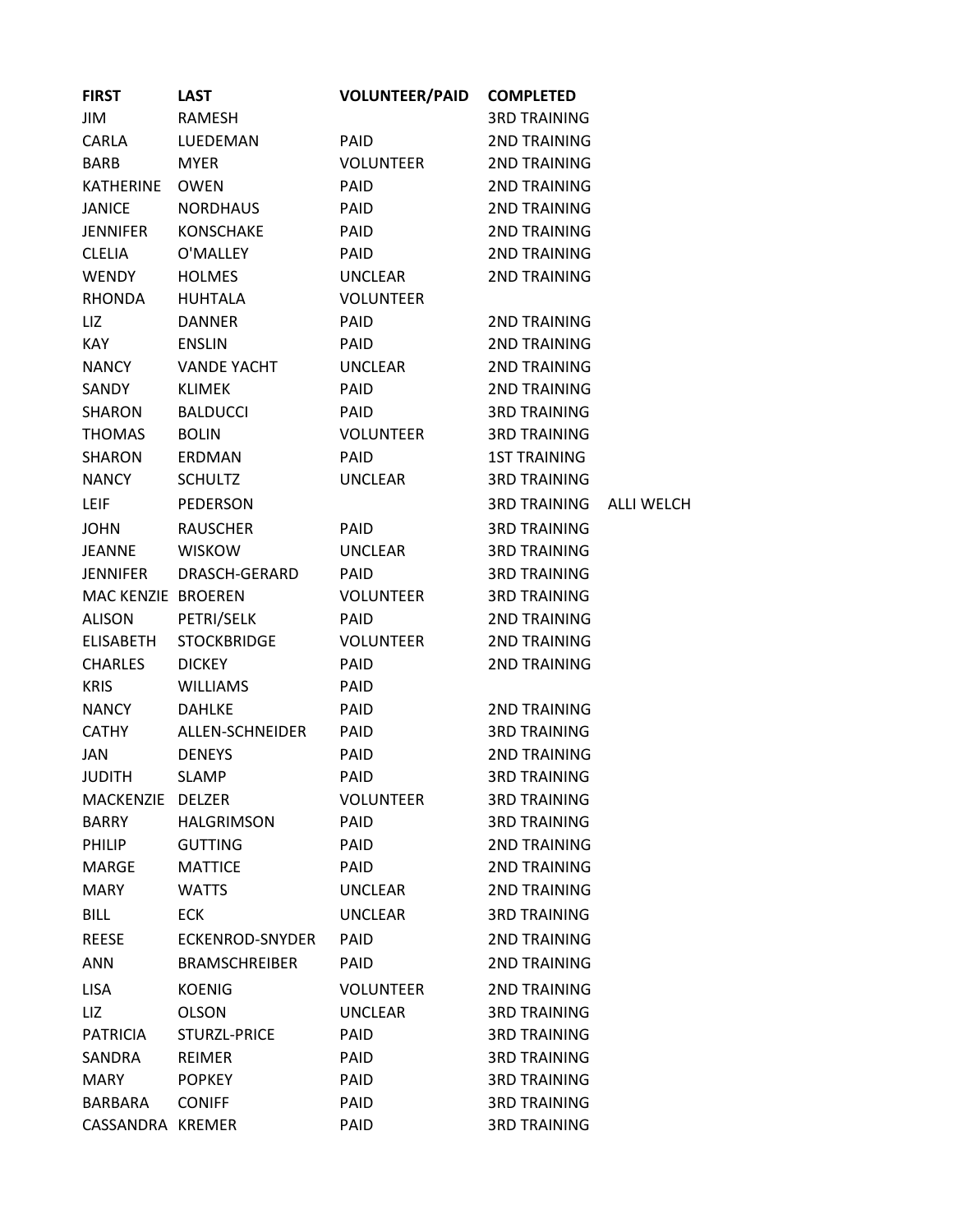| LORY           | <b>STONEBURNER</b> | <b>PAID</b>      | 1ST TRAINING (?)    |
|----------------|--------------------|------------------|---------------------|
| <b>HOLLY</b>   | <b>PRAST</b>       | <b>VOLUNTEER</b> | <b>3RD TRAINING</b> |
| JIM            | <b>COAKLEY</b>     | <b>PAID</b>      | <b>3RD TRAINING</b> |
| <b>RUTH</b>    | <b>MYERS</b>       | <b>PAID</b>      | <b>3RD TRAINING</b> |
| <b>PHILLIP</b> | <b>WOJCIK</b>      | <b>PAID</b>      | <b>3RD TRAINING</b> |
| JULIA          | <b>TACKMIER</b>    | <b>PAID</b>      | <b>3RD TRAINING</b> |
| <b>ALICIA</b>  | <b>SOREL</b>       | <b>PAID</b>      | <b>3RD TRAINING</b> |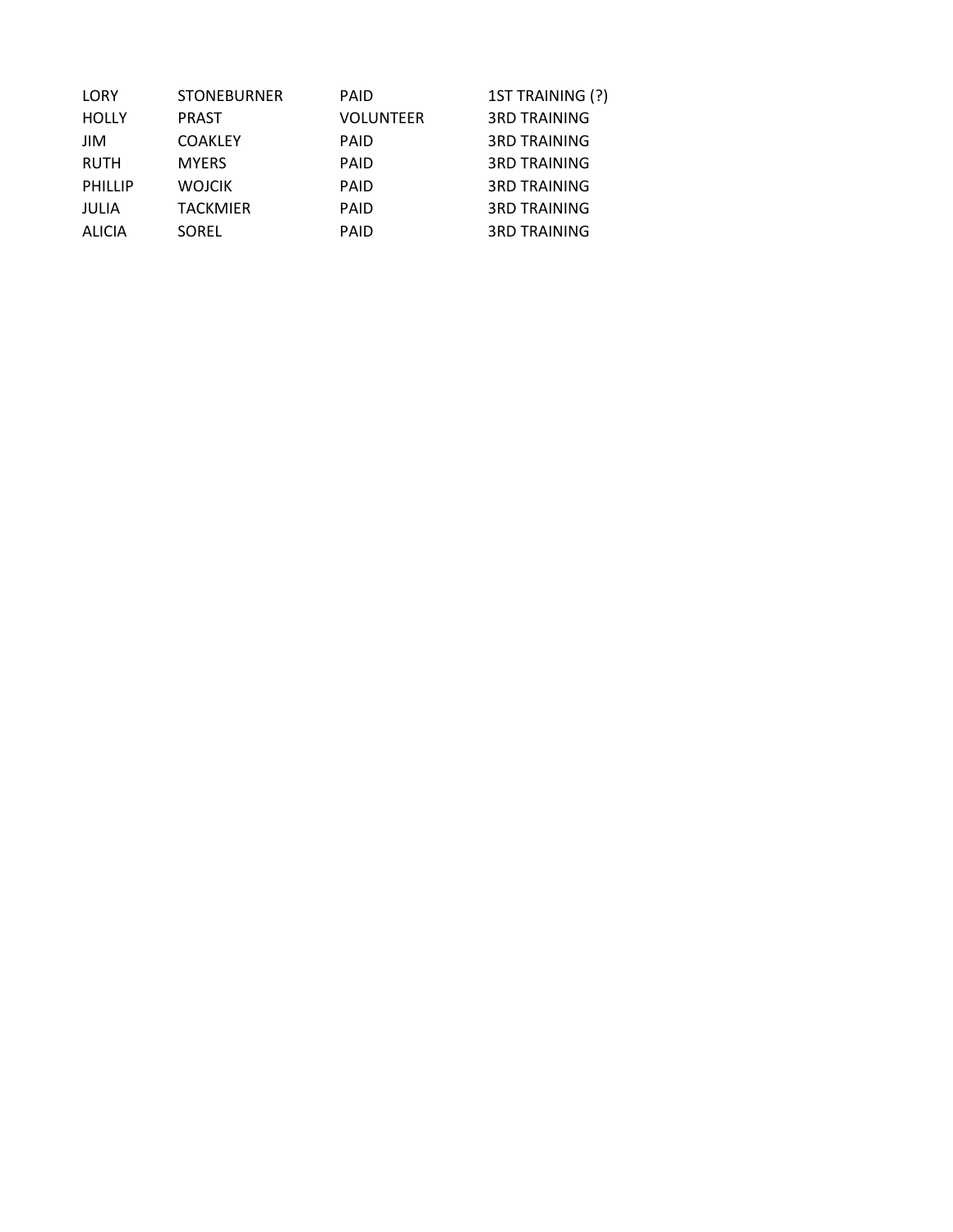| <b>FIRST</b>     | <b>LAST</b>        | <b>VOLUNTEER/PAID COMPLETED</b> |                      |
|------------------|--------------------|---------------------------------|----------------------|
| <b>FLUFFY</b>    | <b>AERTS</b>       | <b>UNCLEAR</b>                  | 2nd training         |
| <b>SCOTT</b>     | <b>AINSWORTH</b>   | <b>VOLUNTEER</b>                | <b>2ND TRAINING</b>  |
| <b>MICHELLE</b>  | ALEXANDER          | PAID                            |                      |
| MAKAYLA          | ALEXANDER          | <b>PAID</b>                     |                      |
| <b>ANELISE</b>   | <b>ALEXANDER</b>   | <b>UNCLEAR</b>                  | 2nd training         |
| <b>JUDY</b>      | ALLARD             | <b>PAID</b>                     | 2ND                  |
| <b>TIMOTHY</b>   | <b>AMERINE</b>     | <b>PAID</b>                     | <b>1ST TRAINING</b>  |
| <b>CONNIE</b>    | ANDERSON           | PAID                            | 2nd training         |
| RICHARD          | <b>BAKEN</b>       | <b>PAID</b>                     | <b>1ST TRAINING</b>  |
| <b>RANDY</b>     | <b>BARDOUCHE</b>   | <b>PAID</b>                     | 2ND                  |
| <b>ROSALINDE</b> | <b>BARKER</b>      | PAID                            | <b>2ND TRAINING</b>  |
| <b>THOMAS</b>    | <b>BARTEL</b>      | <b>VOLUNTEER</b>                | <b>1ST TRAINING</b>  |
| LIZ              | <b>BELONGIA</b>    | <b>PAID</b>                     | 2nd training         |
| <b>DIANE</b>     | <b>BENOIT</b>      | <b>PAID</b>                     | <b>2ND TRAINING</b>  |
| <b>ROGER</b>     | <b>BENOIT</b>      | PAID                            | <b>2ND TRAINING</b>  |
| <b>TIM</b>       | <b>BLANK</b>       | <b>PAID</b>                     | <b>2ND TRAINING</b>  |
| <b>JANET</b>     | <b>BONKOWSKI</b>   | <b>VOLUNTEER</b>                | <b>1ST TRAINING</b>  |
| <b>ANN</b>       | Bramschreiber      | <b>PAID</b>                     | 2ND TRAINING         |
| <b>DFAN</b>      | Bramschreiber      | <b>UNCLEAR</b>                  | <b>2ND COMPLETED</b> |
| <b>MICHAEL</b>   | <b>BROST</b>       | <b>PAID</b>                     | <b>2ND TRAINING</b>  |
| <b>DAVID</b>     | <b>BUCK</b>        | <b>UNCLEAR</b>                  | 2nd training         |
| <b>CORY</b>      | <b>CARLINE</b>     | PAID                            | <b>2ND TRAINING</b>  |
| <b>DAIJANA</b>   | CARRASCO           | <b>PAID</b>                     | 1st training         |
| <b>DAVID</b>     | CATALANO           | <b>UNCLEAR</b>                  | 2ND                  |
| <b>MARY</b>      | <b>CENEFELDT</b>   | <b>UNCLEAR</b>                  | 3RD                  |
| <b>KARI</b>      | <b>CLAUSEN</b>     | <b>PAID</b>                     | 2ND                  |
| <b>HEATHER</b>   | <b>COLLINS</b>     | PAID                            | 2nd training         |
| <b>ALISSA</b>    | <b>COTTER</b>      | PAID                            | 2ND                  |
| tina             | cotter             | <b>UNCLEAR</b>                  | 2nd                  |
| SALLY            | <b>CUBITT</b>      | <b>UNCLEAR</b>                  | <b>2ND TRAINING</b>  |
| <b>JANE</b>      | <b>CURROKINARD</b> | <b>UNCLEAR</b>                  | 2ND                  |
| <b>CHAD</b>      | <b>DALL</b>        | PAID                            | 2ND TRAINING         |
| <b>STEVE</b>     | <b>DAMP</b>        | PAID                            | 3RD                  |
| <b>MICHAEL</b>   | DEGRAND            | PAID                            | 2 <sub>nd</sub>      |
| <b>MARINA</b>    | <b>DELBECHHI</b>   | <b>UNCLEAR</b>                  | <b>1ST TRAINING</b>  |
| LARRY            | <b>DELFORGE</b>    | <b>PAID</b>                     | 2nd training         |
| <b>DEBRA</b>     | <b>DELIE</b>       | <b>PAID</b>                     | 2ND                  |
| <b>ETTA</b>      | <b>DEPREY</b>      | PAID                            | <b>2ND TRAINING</b>  |
| TIM              | <b>DEROZIER</b>    | <b>VOLUNTEER</b>                | <b>2ND TRAINING</b>  |
| <b>MICHELE</b>   | <b>DOXTATOR</b>    | <b>PAID</b>                     | 2nd training         |
| <b>DEBBIE</b>    | DU BOIS            | <b>UNCLEAR</b>                  | 2ND TRAINING         |
| <b>JOSEPH</b>    | <b>DUFEK</b>       | <b>VOLUNTEER</b>                | 2ND                  |
| <b>MALLORY</b>   | <b>EISENREICH</b>  | <b>PAID</b>                     | 1st training         |
| malllry          | eissenrich         | <b>UNCLEAR</b>                  | 2nd training         |
| <b>SCOTT</b>     | <b>ELSNER</b>      | PAID                            | 2ND                  |
| <b>MOLLY</b>     | Evgenides          | PAID                            | 1st training         |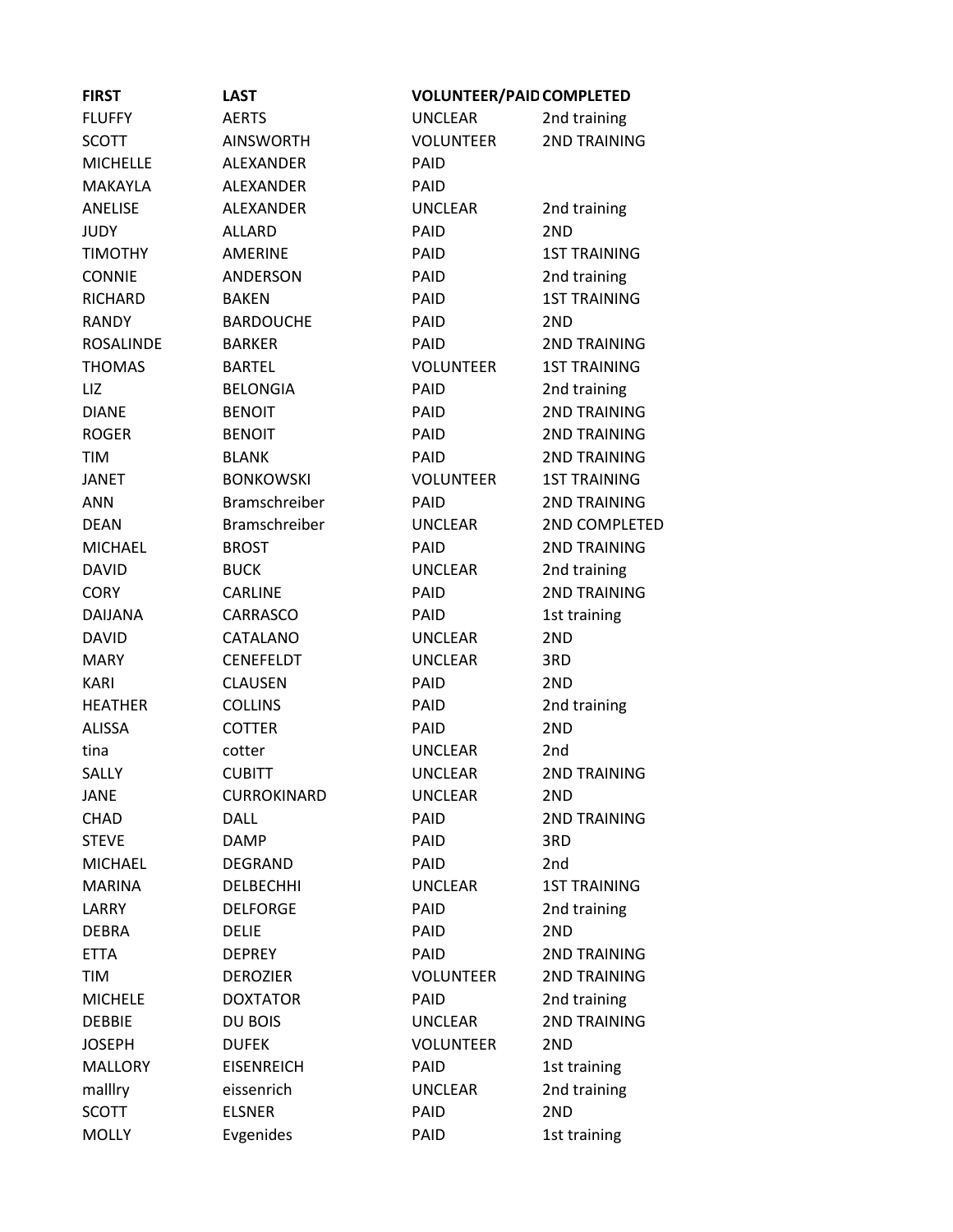| <b>MOLLY</b>     | <b>EVINGEIDES</b>        | <b>UNCLEAR</b>   | 2nd training        |
|------------------|--------------------------|------------------|---------------------|
| LUANN            | <b>FALK</b>              | PAID             | 2ND                 |
| <b>KATHLEEN</b>  | <b>FEEMSTER</b>          | <b>PAID</b>      | <b>2ND TRAINING</b> |
| <b>MICHAEL</b>   | <b>FELS</b>              | <b>VOLUNTEER</b> | <b>2ND TRAINING</b> |
| <b>KEVIN</b>     | <b>FERMANICH</b>         | <b>VOLUNTEER</b> | <b>2ND TRAINING</b> |
| <b>KRISTINE</b>  | <b>FRIEBE</b>            | <b>PAID</b>      | 2nd training        |
| <b>JOYCE</b>     | <b>FRITZ</b>             | <b>UNCLEAR</b>   | 3RD                 |
| william          | GEAR                     | <b>PAID</b>      | <b>2ND TRAINING</b> |
| mary lee         | <b>GIBSON</b>            | <b>UNCLEAR</b>   | 2nd training        |
| <b>MARY</b>      | <b>GLASER</b>            | <b>UNCLEAR</b>   | 1ST                 |
| SARA             | <b>GOMEZ</b>             | PAID             | <b>2ND TRAINING</b> |
| SEONG-KYUNG      | <b>GRAHAM</b>            | PAID             | 2nd training        |
| SEONG-KYUNG      | <b>GRAHAM</b>            | PAID             | 2ND                 |
| <b>KRISTY</b>    | <b>GREEN PROKOPOVITZ</b> | PAID             | 2ND                 |
| <b>DENISE</b>    | <b>GUAMER-HUTCHINSON</b> | <b>UNCLEAR</b>   | 2nd training        |
| <b>DIANE</b>     | <b>GULBRAND</b>          | <b>UNCLEAR</b>   | 2ND                 |
| SANDRA           | <b>GUTTING</b>           | PAID             | <b>1ST TRAINING</b> |
| <b>BARRY</b>     | <b>HALGRIMSON</b>        | PAID             | \$<br>20.00         |
| <b>JOHN</b>      | <b>HANSEN</b>            | PAID             | 2nd training        |
| JULIE            | <b>HARVEY</b>            | PAID             | 2nd training        |
| <b>MARY</b>      | <b>HAUPT</b>             | PAID             | 2nd training        |
| <b>JUDYE</b>     | <b>HAZELO</b>            | PAID             | 2nd training        |
| <b>HELEN</b>     | <b>HEARN</b>             | <b>VOLUNTEER</b> |                     |
| <b>JUDYE</b>     | <b>HEIMERL</b>           | PAID             | \$<br>20.00         |
| DAVID (SKIP)     | <b>HEVERLY</b>           | <b>VOLUNTEER</b> | <b>2ND TRAINING</b> |
| <b>ARTHUR</b>    | <b>HILL</b>              | <b>UNCLEAR</b>   | 2nd training        |
| <b>ELISABETH</b> | HINSHAW-OSGOOD           | PAID             | 1st training        |
| <b>SAMANTHA</b>  | <b>HOEFS</b>             | PAID             | <b>1ST TRAINING</b> |
| DEB              | <b>HOFFMAN</b>           | PAID             | 2ND                 |
| gail             | hohenstein               | PAID             | 2nd training        |
| <b>JOHN</b>      | <b>HOLLRITH</b>          | <b>VOLUNTEER</b> | <b>VOLUNTEER</b>    |
| <b>GRAHAM</b>    | <b>HUCK</b>              | PAID             | <b>2ND TRAINING</b> |
| HELEN            | huetter                  | <b>UNCLEAR</b>   | <b>2ND TRAINING</b> |
| <b>BONNIE</b>    | <b>HUGHES</b>            | <b>PAID</b>      | <b>2ND TRAINING</b> |
| MOHAMEND         | <b>IBRAHIM</b>           | PAID             | 2ND TRAINING        |
| <b>JEFFREY</b>   | <b>JACOBE</b>            | PAID             | 2ND TRAINING        |
| <b>NANCY</b>     | <b>JACOBE</b>            | <b>PAID</b>      |                     |
| SAM              | <b>JACQUET</b>           | <b>VOLUNTEER</b> | 2ND                 |
| <b>BRAD</b>      | <b>JAEGER</b>            | PAID             | 2nd training        |
| <b>LEON</b>      | <b>JANOWSKI</b>          | <b>UNCLEAR</b>   | 2ND                 |
| <b>JOYCE</b>     | JANUS                    | <b>UNCLEAR</b>   | <b>2ND TRAINING</b> |
| EDWARD           | JENSEN                   | <b>PAID</b>      | 2nd training        |
| <b>MICHAEL</b>   | <b>JOHNSON</b>           | PAID             | 2nd training        |
| <b>STEVE</b>     | JONES                    | PAID             | 2nd training        |
| <b>MICHELLE</b>  | <b>KASPER</b>            | PAID             | <b>2ND TRAINING</b> |
| APRIL            | <b>KEEPING</b>           | PAID             | 2ND TRAINING        |
| <b>MARY</b>      | <b>KELLNER</b>           | PAID             | <b>2ND TRAINING</b> |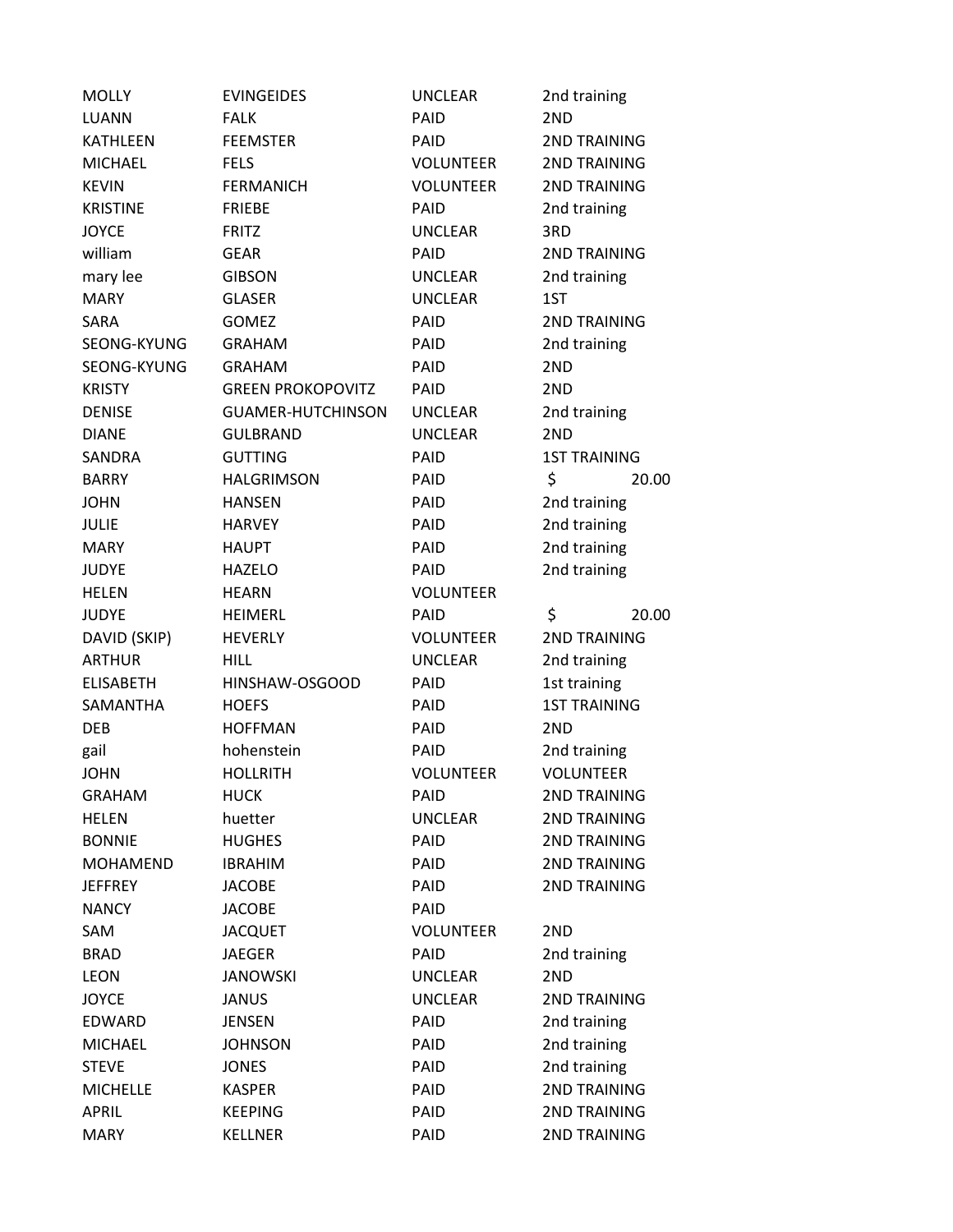| <b>DANA</b>      | <b>KENNEDY</b>    | <b>VOLUNTEER</b> | 1st training         |
|------------------|-------------------|------------------|----------------------|
| <b>JOEL</b>      | <b>KIERNAN</b>    | <b>PAID</b>      | 2nd                  |
| <b>MARCUS</b>    | <b>KLARKOWSKI</b> | <b>VOLUNTEER</b> | <b>VOLUNTEER</b>     |
| <b>MARY</b>      | <b>KLINE</b>      | PAID             | 2ND                  |
| <b>VANYA</b>     | <b>KOEPKE</b>     | <b>UNCLEAR</b>   | <b>2ND TRAINING</b>  |
| <b>BRETT</b>     | <b>KOHOUT</b>     | <b>PAID</b>      | 2ND                  |
| <b>SCOTT</b>     | <b>KRAFT</b>      | <b>VOLUNTEER</b> | <b>1ST TRAINING</b>  |
| <b>NICK</b>      | <b>KRZEWINA</b>   | <b>PAID</b>      | 2nd training         |
| <b>LEANN</b>     | LAES              | <b>UNCLEAR</b>   | <b>2ND TRAINING</b>  |
| <b>CARRIE</b>    | LAPLANT           | PAID             | <b>2ND TRAINING</b>  |
| <b>SUSAN</b>     | LEANNA            | <b>PAID</b>      | \$<br>20.00          |
| <b>KATE</b>      | LEMIEUX           | <b>VOLUNTEER</b> |                      |
| <b>JONATHON</b>  | LEROY             | <b>PAID</b>      | <b>1ST TRAINING</b>  |
| <b>TIMOTHY</b>   | LEWIS             | <b>PAID</b>      | <b>2ND TRAINING</b>  |
| <b>TOM</b>       | LEY               | <b>PAID</b>      | <b>2ND TRAINING</b>  |
| <b>CARA</b>      | LIESSE            | <b>PAID</b>      | <b>2ND TRAINING</b>  |
| CARLA            | LIESSE            | <b>PAID</b>      | <b>2ND TRAINING</b>  |
| SALLY            | <b>LODL</b>       | <b>UNCLEAR</b>   | 2ND                  |
| <b>JANAL</b>     | <b>LOGAN</b>      | <b>PAID</b>      | <b>2ND TRAINING</b>  |
| LAURA            | <b>LOWRY</b>      | <b>PAID</b>      | <b>1ST TRAINING</b>  |
| <b>SHERRY</b>    | <b>MADSEN</b>     | <b>PAID</b>      | <b>2ND TRAINING</b>  |
| <b>JOE</b>       | <b>MALTBY</b>     | <b>UNCLEAR</b>   | <b>1ST TRAINING</b>  |
| CAROL            | <b>MANNING</b>    | <b>PAID</b>      | <b>2ND TRAINING</b>  |
| <b>DOUG</b>      | <b>MARQUART</b>   | <b>UNCLEAR</b>   | 2ND                  |
| SANDRA           | <b>MASON</b>      | <b>VOLUNTEER</b> |                      |
| <b>SANDY</b>     | <b>MASON</b>      | <b>VOLUNTEER</b> | 2nd training         |
| <b>NICK</b>      | Matcheck          | <b>PAID</b>      | <b>2ND TRAINING</b>  |
| <b>MARGARET</b>  | <b>MATTICE</b>    | <b>PAID</b>      | <b>2ND TRAINING</b>  |
| <b>DONNELLY</b>  | <b>MATUS</b>      | <b>VOLUNTEER</b> | 2ND TRAINING         |
| <b>BOBBY</b>     | <b>MCGEE</b>      | <b>PAID</b>      | 2nd training         |
| <b>KRISTY</b>    | <b>MONGIN</b>     | PAID             |                      |
| <b>ALAINA</b>    | <b>MORALES</b>    | <b>VOLUNTEER</b> | <b>1ST TRAINING</b>  |
| <b>VERNA</b>     | <b>MUHL</b>       | <b>UNCLEAR</b>   | <b>2ND COMPLETED</b> |
| mike             | <b>MULLEN</b>     | <b>PAID</b>      | <b>1ST TRAINING</b>  |
| <b>ANNIKA</b>    | <b>MULLINAX</b>   | PAID             | \$<br>20.00          |
| BARBARA          | NELSON-NASTO      | PAID             | 1st training         |
| <b>JACQULINE</b> | <b>NEWELL</b>     | <b>PAID</b>      | <b>2ND TRAINING</b>  |
| <b>DEANNA</b>    | <b>NIGHBOR</b>    | <b>PAID</b>      | 2ND TRAINING         |
| <b>REUBEN</b>    | <b>NIMMER</b>     | <b>PAID</b>      | 2ND                  |
| CAROL            | <b>NOMMENSON</b>  | PAID             | 2ND TRAINING         |
| ARNOLD           | <b>NOMMENSON</b>  | <b>PAID</b>      | 2ND TRAINING         |
| <b>LINDA</b>     | <b>NUTHALS</b>    | <b>PAID</b>      | 2nd training         |
| LUANNE           | O'Leary           | PAID             | 2ND TRAINING         |
| <b>GAIL</b>      | <b>OLENICZAK</b>  | PAID             | 2nd training         |
| <b>KATY</b>      | O'NEILL           | <b>VOLUNTEER</b> | 2nd training         |
| <b>CYNTHIA</b>   | <b>OPICHKA</b>    | PAID             | \$<br>20.00          |
| RACHEL           | <b>OSSMAN</b>     | PAID             | 2ND                  |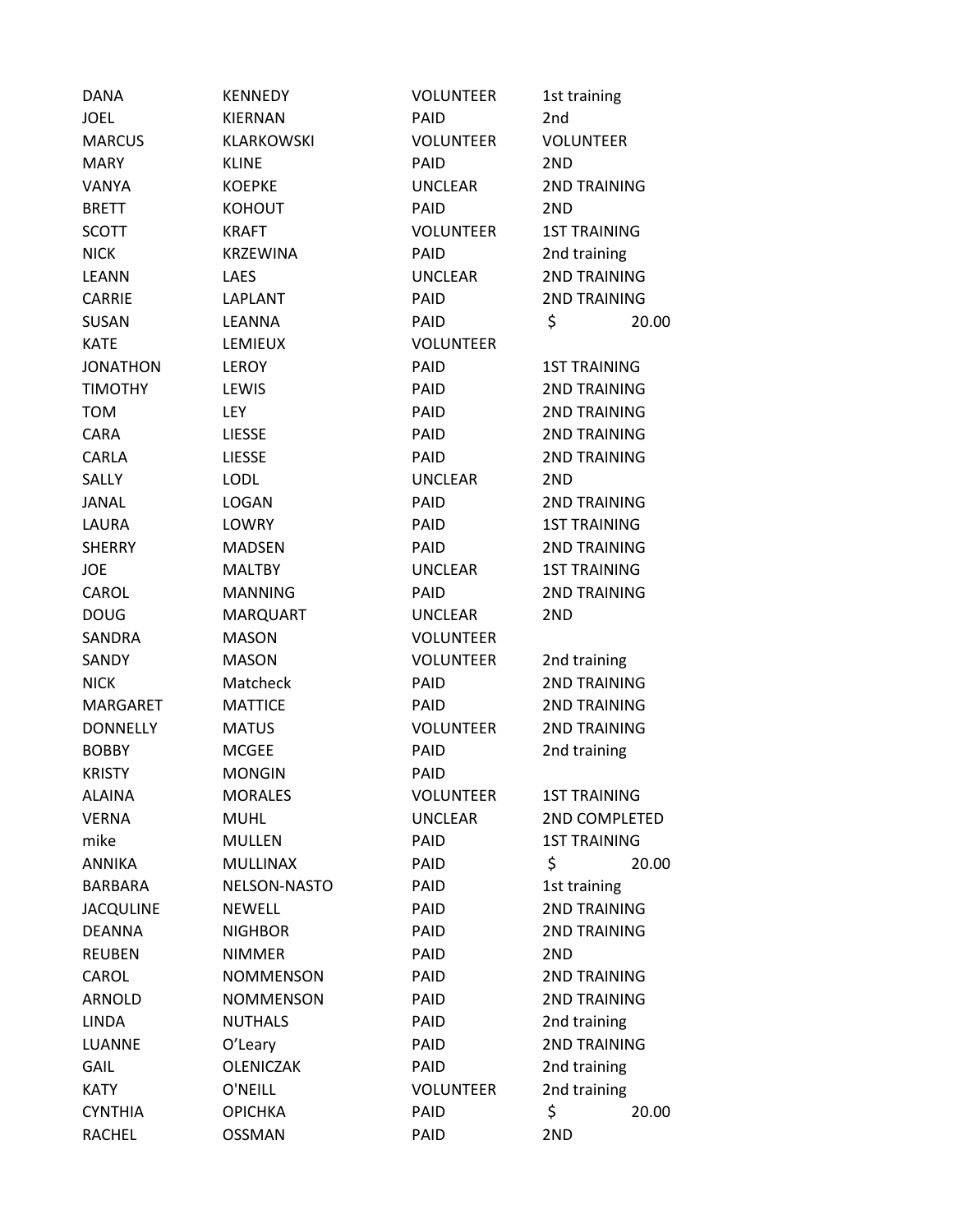| <b>DEBBIE</b>       | <b>OTTO</b>        | <b>UNCLEAR</b>   | 2nd training        |
|---------------------|--------------------|------------------|---------------------|
| PAMELA              | <b>PAYNE</b>       | <b>PAID</b>      | <b>2ND TRAINING</b> |
| <b>BARB</b>         | <b>PHILLIPS</b>    | <b>PAID</b>      | 2nd training        |
| shonda              | pichette           | volunteer        |                     |
| <b>LYNN</b>         | PILZ               | PAID             | \$<br>20.00         |
| <b>TERRI</b>        | Plautz             | <b>VOLUNTEER</b> | 1st training        |
| <b>MICHAEL</b>      | <b>PORADEK</b>     | <b>PAID</b>      | <b>1ST TRAINING</b> |
| REBECCA             | PRESNALL           | PAID             | <b>2ND TRAINING</b> |
| <b>KRISTY GREEN</b> | <b>PROKOPOVITZ</b> | PAID             | 2ND TRAINING        |
| <b>BOB</b>          | PUISSANT           | PAID             | 2ND                 |
| KIMBERLY            | <b>QUIROZ</b>      | PAID             | 2nd training        |
| <b>DEBORAH</b>      | <b>REED</b>        | PAID             | 2ND                 |
| <b>DAVID</b>        | <b>ROBISHAW</b>    | <b>UNCLEAR</b>   | <b>2ND TRAINING</b> |
| <b>ROBERT</b>       | <b>ROCQUE</b>      | PAID             | <b>2ND TRAINING</b> |
| <b>LISA</b>         | <b>ROSKOM</b>      | PAID             | 2ND                 |
| <b>KAY</b>          | SAMSON             | <b>PAID</b>      | 2nd training        |
| <b>CINDY</b>        | SAUBORIN           | <b>UNCLEAR</b>   | 2ND                 |
| <b>DAVID</b>        | <b>SAUVEY</b>      | PAID             | <b>2ND TRAINING</b> |
| KAREN               | <b>SCHLEY</b>      | <b>PAID</b>      | <b>2ND TRAINING</b> |
| <b>KARL</b>         | <b>SCHROEDER</b>   | <b>UNCLEAR</b>   | <b>2ND TRAINING</b> |
| <b>CLAUDIA</b>      | <b>SCHWIESOW</b>   | <b>PAID</b>      | <b>2ND TRAINING</b> |
| <b>ALISON</b>       | <b>SELK</b>        | PAID             | <b>2ND TRAINING</b> |
| <b>KURT</b>         | <b>SIEBOLD</b>     | <b>PAID</b>      | <b>1ST TRAINING</b> |
| <b>MICHAEL</b>      | <b>SKELLY</b>      | <b>UNCLEAR</b>   | <b>2ND TRAINING</b> |
| <b>BOBBIE</b>       | <b>SKELLY</b>      | <b>UNCLEAR</b>   | <b>2ND TRAINING</b> |
| <b>ELLEN</b>        | <b>SMITH</b>       | <b>VOLUNTEER</b> | 2 <sub>ND</sub>     |
| <b>MICHAEL</b>      | <b>SOCH</b>        | <b>UNCLEAR</b>   | <b>2ND TRAINING</b> |
| <b>KEN</b>          | <b>SOKOL</b>       | <b>UNCLEAR</b>   | 1ST                 |
| <b>ALICIA</b>       | <b>SOREL</b>       | PAID             | <b>2ND TRAINING</b> |
| <b>REBECCA</b>      | <b>SPILKER</b>     | PAID             | <b>2ND TRAINING</b> |
| <b>BETTY</b>        | <b>STAEVEN</b>     | PAID             | 2nd training        |
| <b>MICHELLE</b>     | STEELE/DAVIS?      | PAID             | <b>2ND TRAINING</b> |
| <b>BEV</b>          | <b>STURKE</b>      | PAID             | 2nd training        |
| <b>PATRICIA</b>     | STURZL-PRICE       | PAID             | 2ND TRAINING        |
| SHAUNA              | SWANSON            | UNCLEAR          | 2ND                 |
| SUSAN               | <b>TARLTON</b>     | PAID             | <b>1ST TRAINING</b> |
| <b>DALE</b>         | <b>TEASE</b>       | UNCLEAR          | 2ND                 |
| RANDY               | <b>TESS</b>        | <b>VOLUNTEER</b> | 2ND                 |
| sara                | <b>THEYS</b>       | PAID             | 2nd training        |
| MARY JO             | <b>THOMAS</b>      | <b>PAID</b>      | 2nd training        |
| <b>HEIDI</b>        | <b>THOMAS</b>      | <b>VOLUNTEER</b> |                     |
| STEVE               | <b>THOMPSON</b>    | <b>VOLUNTEER</b> | <b>VOLUNTEER</b>    |
| MARY                | VALIITCHKA         | UNCLEAR          | 2nd training        |
| <b>LUCIENNE</b>     | VAN DE PAS         | UNCLEAR          | <b>1ST TRAINING</b> |
| <b>DEBBIE</b>       | <b>VAN EREM</b>    | UNCLEAR          |                     |
| PAM                 | VANDERBLOEMEN      | PAID             | 2nd training        |